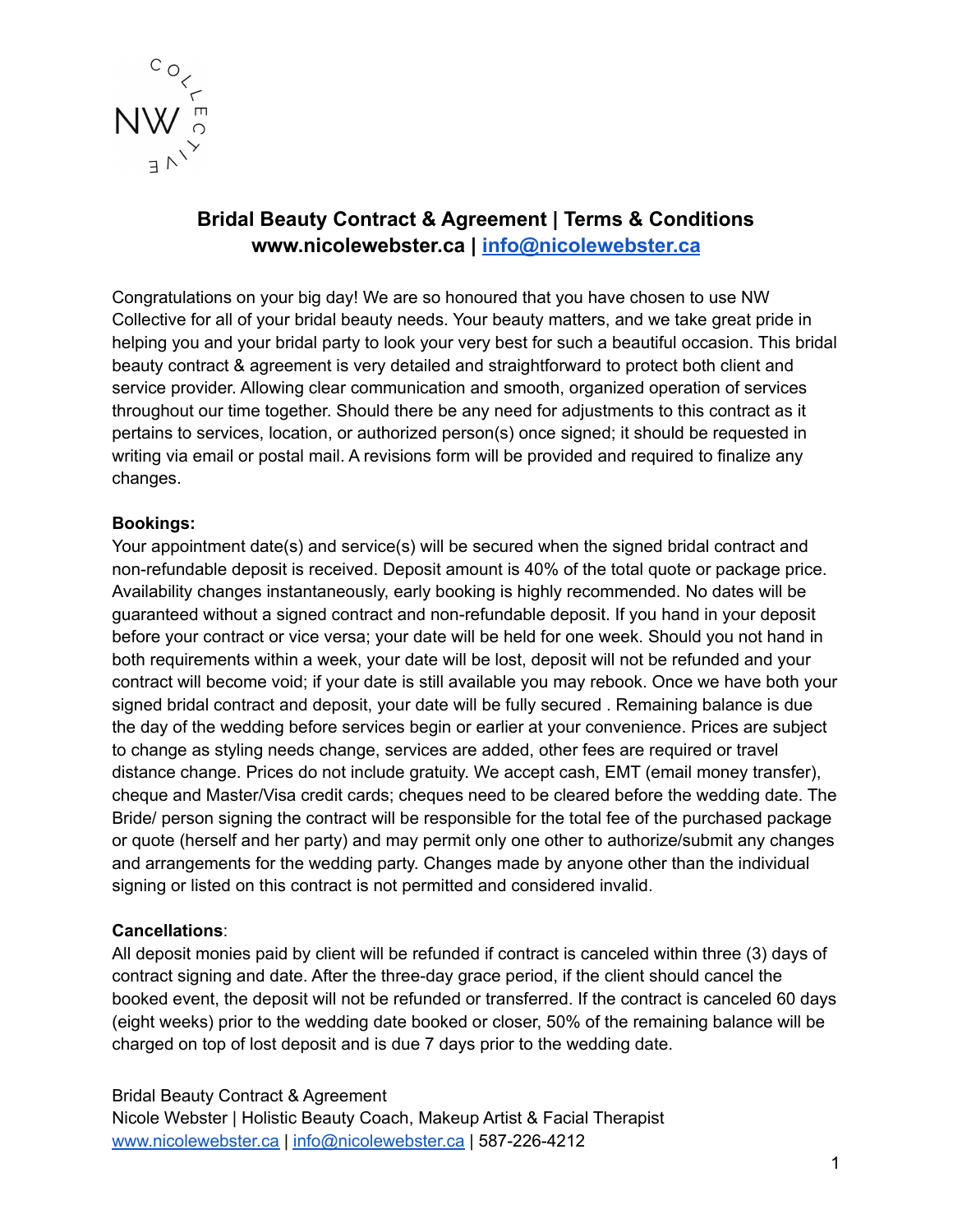

If cancellation fee is not received before the wedding date, then 100% of the balance is due. You will have 14 days from the time this contract was dated to cancel any individual services for the bride and or bridal party. Service(s) cancellations should be requested in written form (email or by postal mail),and a revision form will need to be completed. Text messages or social media DMs will not be accepted for cancellations or added services. After 14 days, investment is locked in. You may still wish to omit service(s) after the 14 days however the balance will remain the same and payment for omitted service(s) will still be required. If you booked your wedding 30-60 days prior to your wedding date, services are locked in immediately and full balance is due whether services are used or not. If the Artist cancels at any time or is unable to perform her duties for any reason, 100% of the deposit paid will be refunded within two weeks and efforts will be made to assist you in making other arrangements. Client agrees that the refund of 100% of the deposit is the only liability to the artist(s) of NW Collective.

# **Relationship of parties:**

This contract is an independent contractor relationship between artist and client. The conduct and control of the work will lie solely with NW Collective..

#### **Payments:**

You will be sent an invoice via email for payments due. The final balance is due on the day of the event as one payment. If the bridal party is paying for their own individual services, please arrange to collect everyone's payment beforehand and have it ready as one payment. If the bride finds it more convenient to pay the remaining balance in full a couple days or weeks before the wedding date, that may be arranged. The person(s) responsible for the entire balance of payment is the person(s) who has signed the booking contract. Acceptable forms of payment are: Cash, Credit, cheque payable to Nicole Webster two weeks in advance to be cleared,or EMT (email money transfer); which should be sent and accepted before services begin. A 10% Gratuity is welcomed and much appreciated.

#### **Returned Cheque:**

If any cheque is returned by the bank for non-sufficient funds (NSF) a \$40 fee will be charged and a 5% interest per everyday delaying payment of final balance. Any booking made under such circumstances, (NSF), is subject to cancellation and any deposits paid will be forfeited.

#### **Delays:**

Tardiness results in scheduling and service conflict for you and other clients following your appointment(s). If a wedding party is late for the scheduled service appointment time(s) and notifies us of a new arrival time, the Artist may or may not be able to accommodate the new arrival time. If a client is late without notification a late fee of \$20 per every 30 minutes will be charged. If the scoop of the original contract cannot be fulfilled due to tardiness, services may be reduced, however, clients are liable for the original balance amount due. Bridal Beauty Contract & Agreement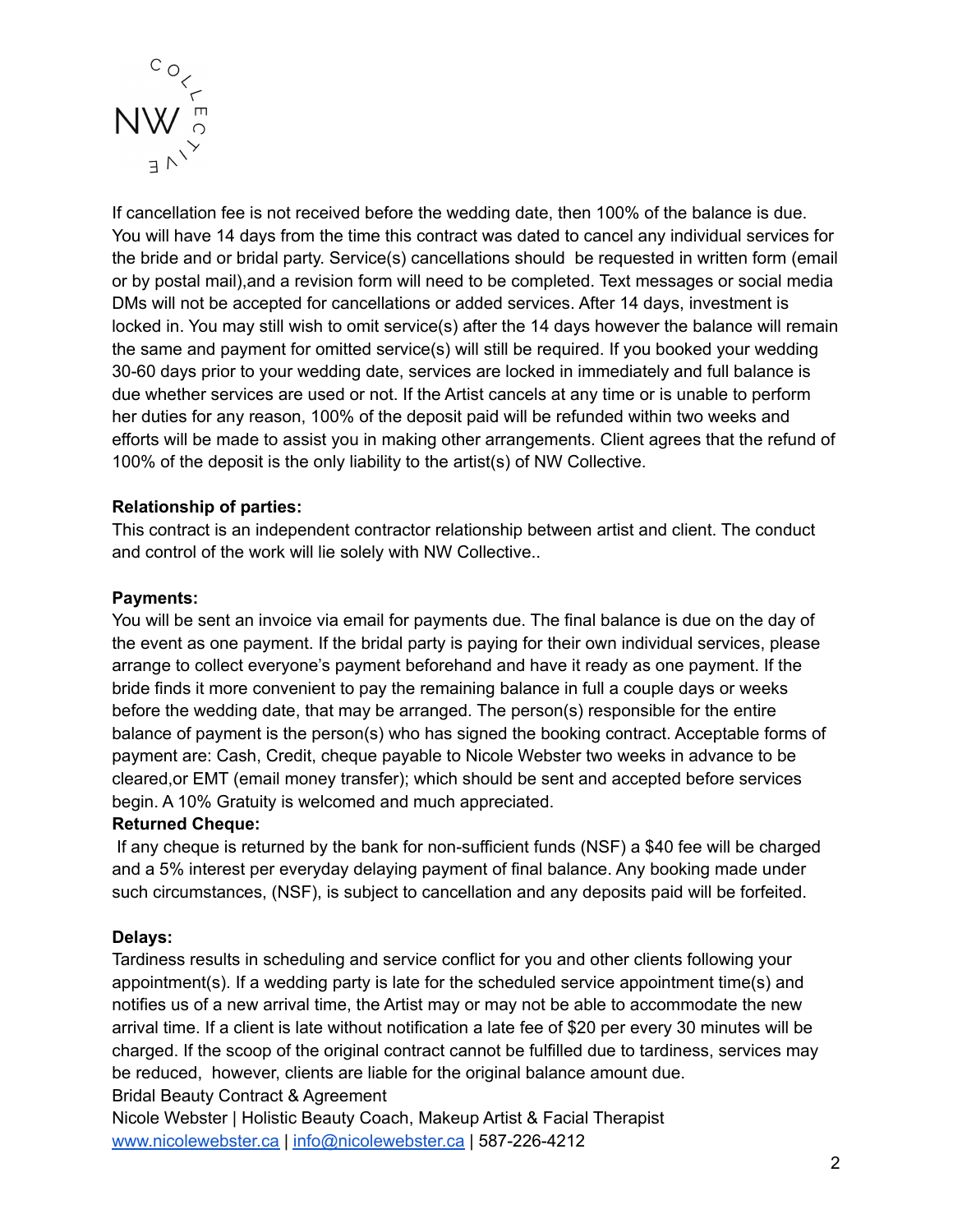

# **Services And Additional Fees:**

**Makeup Application:**Traditional application with quality, professional grade makeup and skin care is used to create your desired look. Airbrushing services not provided. Faux lashes are included but optional.

**Hairstyling:** Professional tools and products are used to create desired hair style. Styling can be done on extensions, wigs and clip-ins. Clip-ins and hair accessories/veil installation included in service. Blow drying service is not provided, all styles are done on dried hair. Should your hair be wet and you need to blow dry your hair at the time your service is supposed to start, you will be considered late and charged a late fee.

**Facials:** non abrasive, relaxing and soothing mini radiance facial available before bridal makeup application. Skin care consultation and custom bridal skin care regimen available to get your skin ready for your big day!

**Trial & Consultation:** A makeup, hair and or facial trial is highly recommended to avoid any unwanted surprises on your big day. One look per service during trial, slight adjustments can be made to the look for variation. Should you desire to try a completely different look/style you will be required to book another trial appointment.

# **Additional Services & Fees:**

Additional services may be added to the contract at any moment, if time permits. Overtime services and special service requests such as tattoo covering and body acne/scar covering, will be charged accordingly. If you sign the contract for on-location services for the bride only and later decide to add a bridal party; your contracted fee will increase, and a revision form will need to be signed. Touch up service is provided on wedding day for bride and bridal party between services, if spare time is available throughout scheduled time booked. Touch up kits are also available for purchase.

Should call time start earlier than 7am, there will be a \$100 cost per every hour prior to 7am. Should you require additional artist(s) on hand for a large party, assistance to help find another Artist(s) will be provided, and may incur additional costs.

# **Time Required Per Service:**

Bridal radiance facial will take approximately 1hr, and makeup application and or hair styling will require 1hr & 15 mins per service. Time may increase or decrease depending on desired style, this can be determined during the trial session. Bridal Party makeup and or hair service will require 45 minutes minimum. Member(s) of the bridal party may need 1 hour to complete a service depending on styling needs. A start time and end time will be determined and approved by the client. The Makeup Artist(s) and assistant will arrive 20 minutes prior to scheduled call time to set up a work area and accept final balance payment.

Bridal Beauty Contract & Agreement Nicole Webster | Holistic Beauty Coach, Makeup Artist & Facial Therapist [www.nicolewebster.ca](http://www.nicolewebster.ca) | [info@nicolewebster.ca](mailto:info@nicolewebster.ca) | 587-226-4212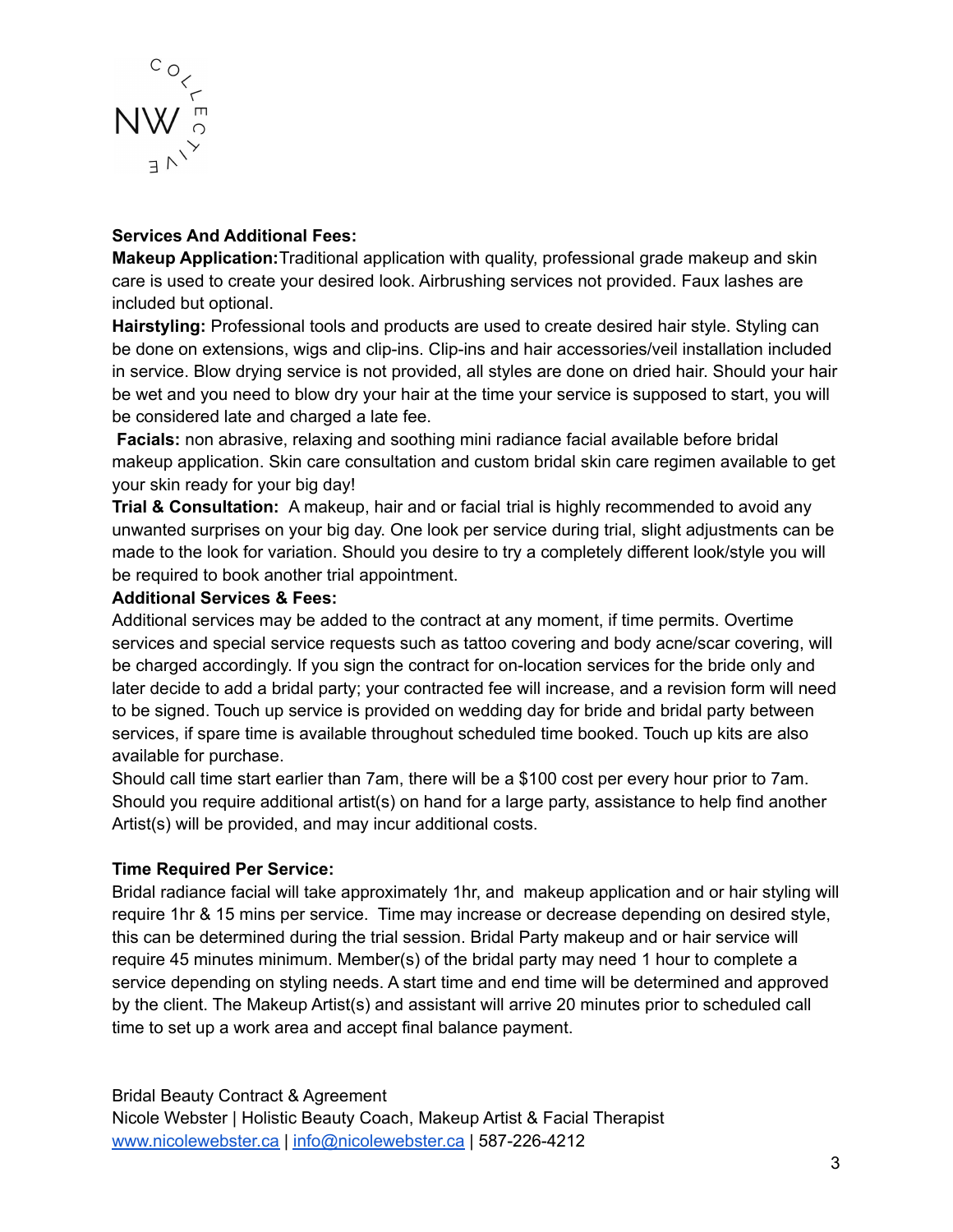

# **Minimum Policy:**

On location services require a \$300 minimum before travel fee if applicable. Should your desired services total less than the minimum it will be booked as an on location package of \$300. For services provided outside of Calgary, please refer to destination weddings.

# **Service Schedule:**

A couple of weeks before the wedding date, you will be sent a schedule via email, outlining time and order in which services will be completed. This will ensure that the bridal party is organized and ready on time. It also allows for artists to have scheduled bathroom/food/drink breaks. The bride will be first on the schedule to have her services completed, unless requested to have her services done later. We require the names of everyone in the bridal party and any guests who are having services done. You will be emailed the schedule for approval; at that point you can make changes regarding order of services and time required to complete a service.

# **Liability:**

Makeup/hair Artist shall provide Services with reasonable care and skill. Artists shall perform the Services promptly on the date and time agreed. All makeup brushes, makeup products and hair tools are kept sanitary and are sanitized between every client requiring services. Makeup products used are high quality, hypoallergenic and safe for sensitive skin. Any skin conditions should be reported by the client to the artist prior to application, and if need be, a sample test of makeup may be performed on the skin to test reaction. Client(s) agree to release the artist(s) from liability for any skin complications due to allergic reactions.

#### **Time & Travel Fee:**

Time/Travel fee within and outside of Calgary is at the discretion of the artist. Some bridal packages may not require a travel fee within Calgary.

#### **Airfare & accommodations:**

All costs for travel to destination weddings, are to be paid by the client. Costs may include but are not limited to: airfare, hotel, transportation and parking.

# **Service Location and Requirements:**

Location of service for the day-of-event will be at the discretion of the client; however, there are certain requirements the artist will need to complete the services. A "set up" table/work area needs to be made available for the artist at said location. Artist(s) will come prepared with lighting. However, for safe measure we ask to be set up in an area with ample lighting whether by means of natural light or lamps, for best performance of services.

# Bridal Beauty Contract & Agreement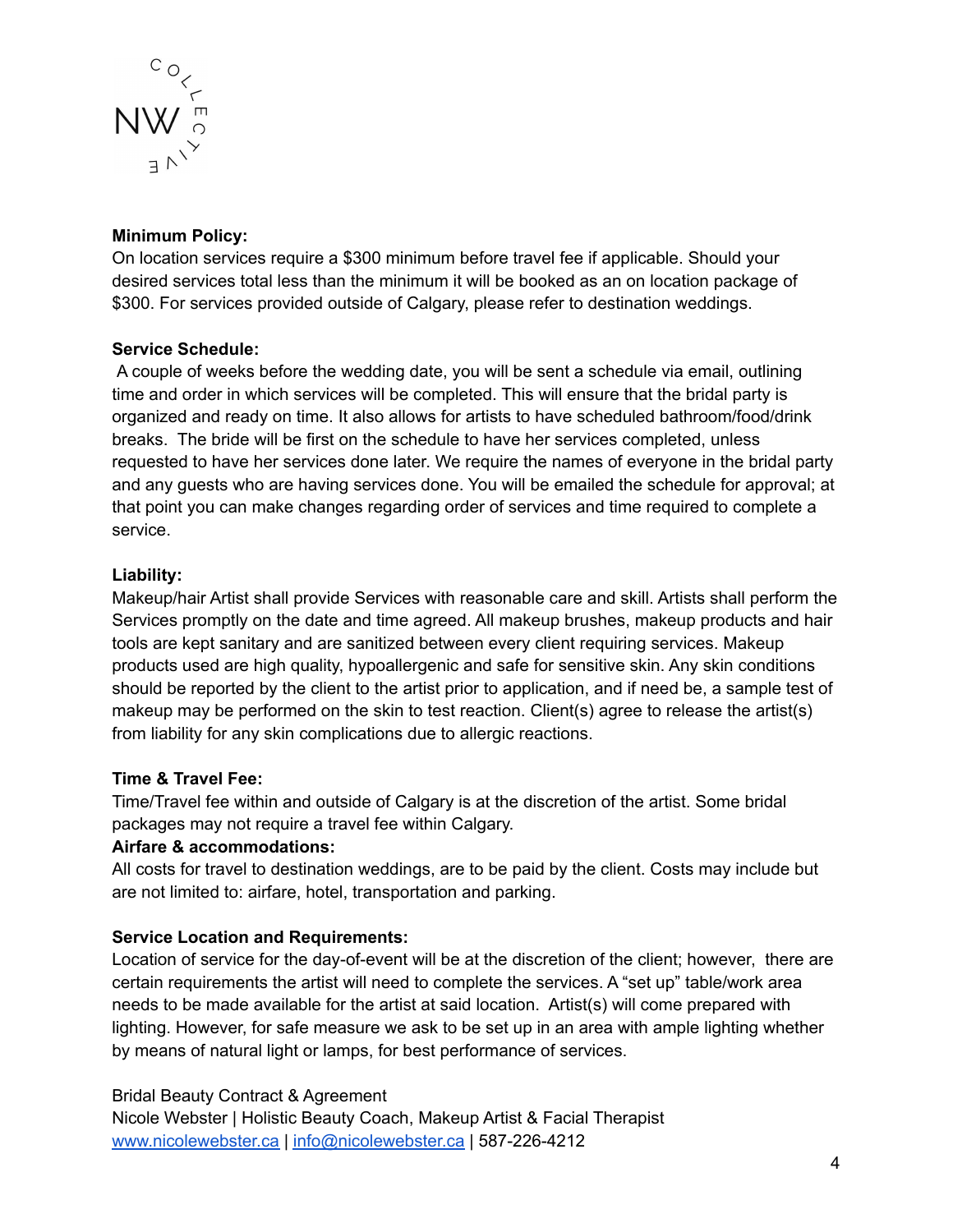

A barstool/chair is requested for both client and Artist as well as assistant. Artist(s) will arrive 20 minutes prior to time scheduled for setup, and will require 15 minutes at the end of services to clean and pack up.

# **Satisfaction Guaranteed:**

Services will be completed to client's satisfaction, but is not to exceed allotted makeup and hair time. Ample time is given for each service upon booking. Acceptance of completed service by client is acknowledgment by client that service provided is done to her or his satisfaction.

# **Special Requirements and Suggestions for Bride and Bridal Party:**

- Please arrive on time to avoid late fees and service conflicts.
- Hair should be freshly shampooed, dry and product free (leave in conditioner is allowed).
- Bride is encouraged to have a consultation/trial prior to the wedding day. If any bridesmaids or guests are the slightest bit particular or unsure of makeup, they are encouraged to have a consultation/trial to ensure satisfaction on the day of wedding. They can also bring a photo of something they like and we will do our best to accomplish it. The wedding day is not the time for a personal consultation. Minor changes to styles can only be done if time permits.
- Bride and bridal party should avoid any abrasive facials, facial waxing, threading, etc at least 3-7 days before the wedding. To avoid skin irritations, redness and sensitivities on the day of wedding.
- If on location, please have a work area clean with table and chairs and good lighting ready for artist arrival.

#### **Additional Makeup for Touch-ups:**

Lipstick, lip gloss, blush, powder, oil absorbing sheets, and refreshing mineral facial mist, will be available for purchase on wedding day. For anyone that would like to have these items for touch ups.

On behalf of NW Collective, thank you for choosing us! We are a talented, friendly and welcoming team that looks forward to providing excellent service for you and your bridal party on your big day!

If you have any questions or if we can better serve you, please contact us at info@nicolewebster.ca

**Sincerely** Nicole Webster Founder of NW Collective

Bridal Beauty Contract & Agreement Nicole Webster | Holistic Beauty Coach, Makeup Artist & Facial Therapist [www.nicolewebster.ca](http://www.nicolewebster.ca) | [info@nicolewebster.ca](mailto:info@nicolewebster.ca) | 587-226-4212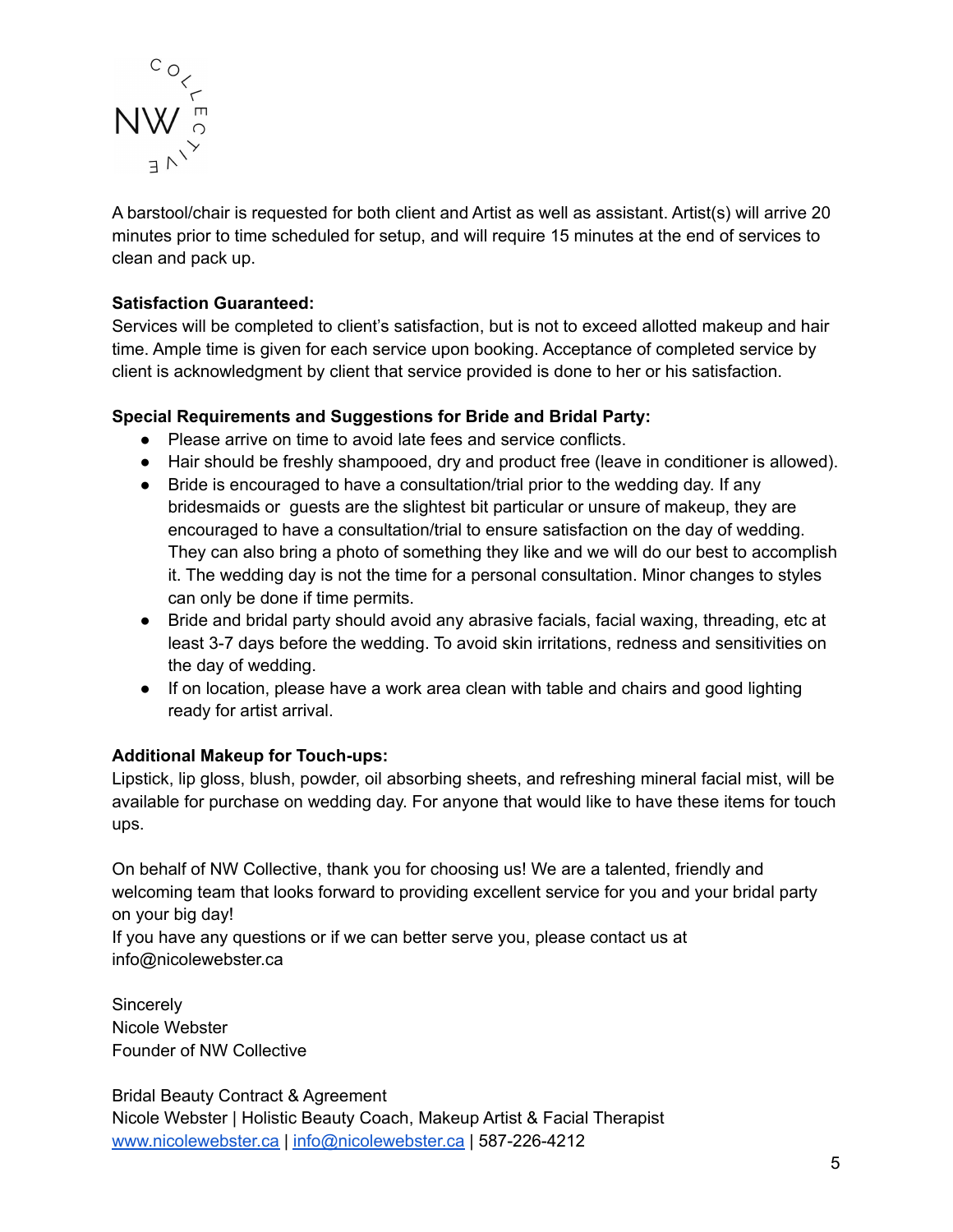

# **Please return signed contract via email to info@nicolewebster.ca or photocopy for your records, and submit all original forms to the following address: Nicole Webster, 8 Deerfield Villas SE Calgary, AB T2J 6V4**

# **Bridal Beauty Services Price Chart**

# **Bridal Beauty**

- Makeup application. Lashes included (1 hr 15 mins) \$200
- Hairstyling. Clip-ins, accessories/veil installation included (1 hr 15 mins) \$150
- Rejuvenating radiance facial ( 1 hour) \$150
- Makeup trial/consultation  $(1 \frac{1}{2})$  hours, one look) \$200
- Hair trial/consultation (1  $\frac{1}{2}$  hours, one style) \$150
- Radiance facial trial (1 hour) \$150
- Glamour package (2.5 hours, includes makeup, hair, and touch up kit valued over \$200) \$520 travel within Calgary included.
- Luxury package (3.5 hours, includes makeup, hair, facial, and touch up kit valued over \$200) \$650 travel within Calgary included.
- Custom packages available with a minimum booking of \$300

# **Bridal Party & Guest Beauty**

- Makeup application. Lashes included ( 45 mins) \$125
- Hairstyling ( 45 mins) \$100
- Junior bridesmaid makeup (age 8-16, 30 mins) \$65
- Junior bridesmaid hair (8-16, 30-45 mins ) \$75
- Flower girl makeup (ages 3-7, 30 mins) \$30
- Flower girl hair (ages 3-7, 30-45 mins) \$45

# **Bridal Rejuvenating Radiance Facial**

This gentle rejuvenating, radiance facial, is designed to give the bride glowing, fresh, nourished and hydrated skin before makeup application. Treatments include, gentle cleanse, light exfoliation, massage, hydrating mask, and treatments to firm, brighten and smooth the skin texture. This facial takes approximately 1hour.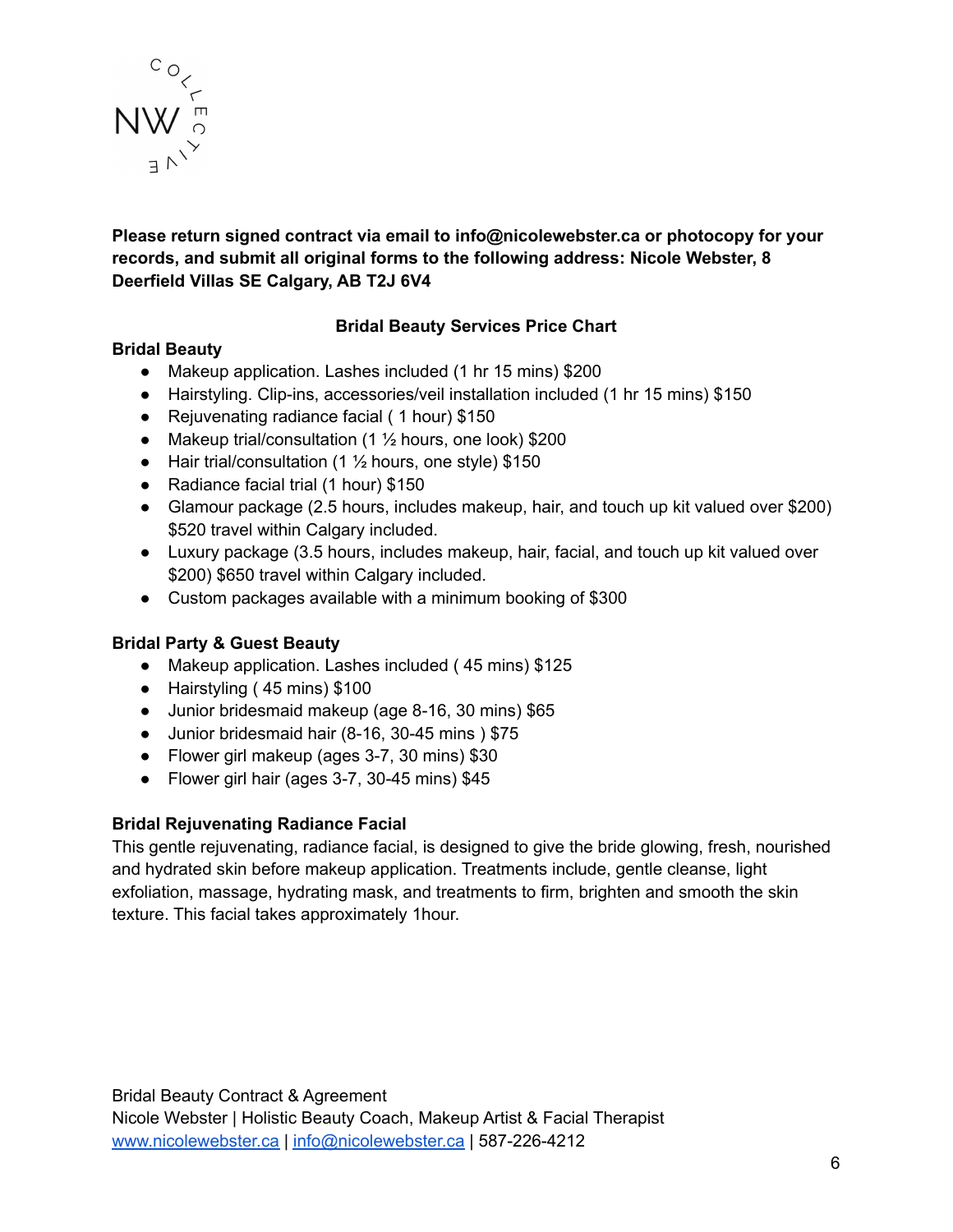

I\_\_\_\_\_\_\_\_\_\_\_\_\_\_\_\_\_\_\_\_\_\_\_\_\_\_\_\_\_\_\_\_\_\_ have read, understand and agree to the terms and conditions of this contract. I understand that any breech of this contract may result in legal actions. Deposit payment is due within one week of submission of this contract. This contract is entered into on the day of the set of the set of the set of the set of the set of the set of the set of the set of the set of the set of the set of the set of the set of the set of the set of the set of th only agreement between (print name)\_\_\_\_\_\_\_\_\_\_\_\_\_\_\_\_\_\_\_\_\_\_\_\_\_\_\_\_\_\_\_\_\_\_[hereinafter as the "client"] and NW Collective. Signature:\_\_\_\_\_\_\_\_\_\_\_\_\_\_\_\_\_\_\_\_\_\_\_\_\_\_Title (bride, MOH, etc)\_\_\_\_\_\_\_\_\_\_\_\_\_\_\_\_\_\_\_\_\_\_\_ **Bridal information** Bride's name:\_\_\_\_\_\_\_\_\_\_\_\_\_\_\_\_\_\_\_\_\_\_\_\_\_\_\_ Groom's name:\_\_\_\_\_\_\_\_\_\_\_\_\_\_\_\_\_\_\_\_\_\_\_\_\_ Address:\_\_\_\_\_\_\_\_\_\_\_\_\_\_\_\_\_\_\_\_\_\_\_\_\_\_\_\_\_\_\_\_\_\_\_\_\_\_\_\_\_\_\_\_\_\_\_\_\_\_\_\_\_\_\_\_\_\_\_\_\_\_\_\_\_\_\_\_\_ City:\_\_\_\_\_\_\_\_\_\_\_\_\_\_\_\_\_\_\_\_\_\_\_\_\_\_\_Province/state:\_\_\_\_\_\_\_\_\_\_\_\_\_\_\_\_\_\_\_\_Country:\_\_\_\_\_\_\_\_\_\_\_\_\_\_\_\_\_\_\_\_\_\_\_\_\_ Zip code:\_\_\_\_\_\_\_\_\_\_\_\_\_\_\_\_\_ Email:\_\_\_\_\_\_\_\_\_\_\_\_\_\_\_\_\_\_\_\_\_\_\_\_\_\_\_\_\_\_\_\_\_\_\_\_\_\_\_\_\_\_\_\_\_\_ Home  $\#_{\square}$   $\blacksquare$   $\blacksquare$   $\blacksquare$   $\blacksquare$   $\blacksquare$   $\blacksquare$   $\blacksquare$   $\blacksquare$   $\blacksquare$   $\blacksquare$   $\blacksquare$   $\blacksquare$   $\blacksquare$   $\blacksquare$   $\blacksquare$   $\blacksquare$   $\blacksquare$   $\blacksquare$   $\blacksquare$   $\blacksquare$   $\blacksquare$   $\blacksquare$   $\blacksquare$   $\blacksquare$   $\blacksquare$   $\blacksquare$   $\blacksquare$   $\blacksquare$   $\blacksquare$   $\blacks$ **Wedding information** Wedding date: \_\_\_\_\_\_\_\_\_\_\_\_\_\_\_\_\_\_\_\_\_ Wedding Venue: \_\_\_\_\_\_\_\_\_\_\_\_\_\_\_\_\_\_\_\_\_\_\_\_\_\_\_\_\_ Ceremony location: example of the state of the state of the state of the state of the state of the state of the state of the state of the state of the state of the state of the state of the state of the state of the state Reception location:\_\_\_\_\_\_\_\_\_\_\_\_\_\_\_\_\_\_\_\_\_\_\_\_\_\_\_\_\_\_\_\_\_\_\_\_\_\_\_\_\_\_\_\_\_\_\_\_\_\_\_\_\_\_\_\_\_\_\_\_\_ Time of ceremony: Time of pictures: Time party to be ready by:

Bridal Beauty Contract & Agreement Nicole Webster | Holistic Beauty Coach, Makeup Artist & Facial Therapist [www.nicolewebster.ca](http://www.nicolewebster.ca) | [info@nicolewebster.ca](mailto:info@nicolewebster.ca) | 587-226-4212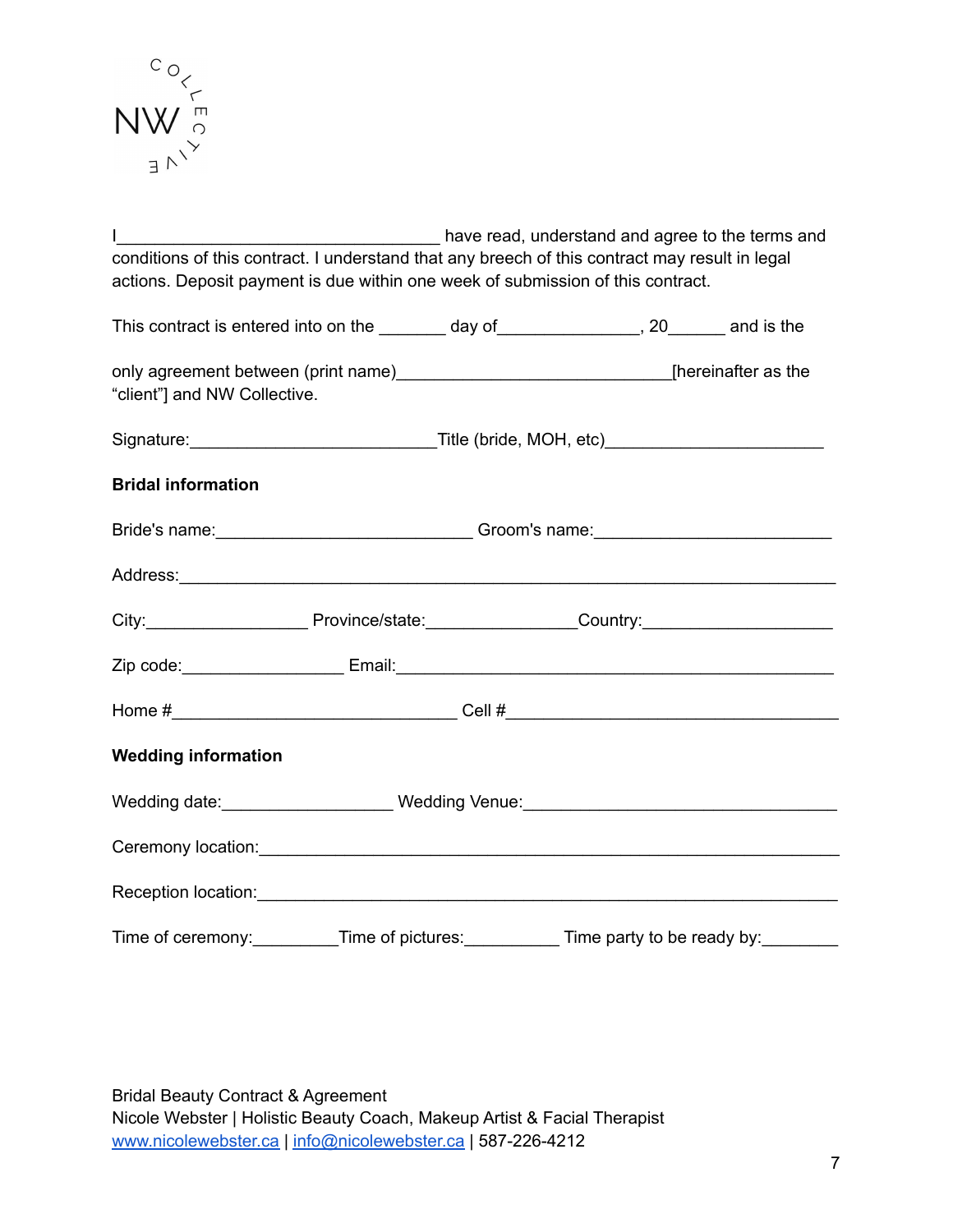

|                    | Wedding coordinator information (if applicable)       |  |                                                                                                                                                                                                                                     |  |
|--------------------|-------------------------------------------------------|--|-------------------------------------------------------------------------------------------------------------------------------------------------------------------------------------------------------------------------------------|--|
|                    |                                                       |  |                                                                                                                                                                                                                                     |  |
|                    |                                                       |  |                                                                                                                                                                                                                                     |  |
|                    |                                                       |  |                                                                                                                                                                                                                                     |  |
|                    | Photographer/videographer information (if applicable) |  |                                                                                                                                                                                                                                     |  |
|                    |                                                       |  | Business name: <b>Example 2018</b> and 2018 and 2019 and 2019 and 2019 and 2019 and 2019 and 2019 and 2019 and 2019 and 2019 and 2019 and 2019 and 2019 and 2019 and 2019 and 2019 and 2019 and 2019 and 2019 and 2019 and 2019 and |  |
|                    |                                                       |  |                                                                                                                                                                                                                                     |  |
|                    |                                                       |  |                                                                                                                                                                                                                                     |  |
| wedding:           |                                                       |  | Location where bride, bridal party and Artist(s) will meet to complete services on day of                                                                                                                                           |  |
|                    |                                                       |  | Will you be having your services done in the NW Collective Studio? Yes____ No___                                                                                                                                                    |  |
|                    |                                                       |  |                                                                                                                                                                                                                                     |  |
|                    |                                                       |  |                                                                                                                                                                                                                                     |  |
|                    |                                                       |  | City:____________________________Province/State:_________________Country:__________________________                                                                                                                                 |  |
|                    |                                                       |  |                                                                                                                                                                                                                                     |  |
|                    | Destination wedding Location (if applicable):         |  |                                                                                                                                                                                                                                     |  |
|                    |                                                       |  | Domestic_______Overseas_________Requesting to book Artist(s) for a # of _________ days/weeks                                                                                                                                        |  |
| Other information: |                                                       |  |                                                                                                                                                                                                                                     |  |
|                    |                                                       |  |                                                                                                                                                                                                                                     |  |
|                    | $\overline{\phantom{a}}$                              |  |                                                                                                                                                                                                                                     |  |

Bridal Beauty Contract & Agreement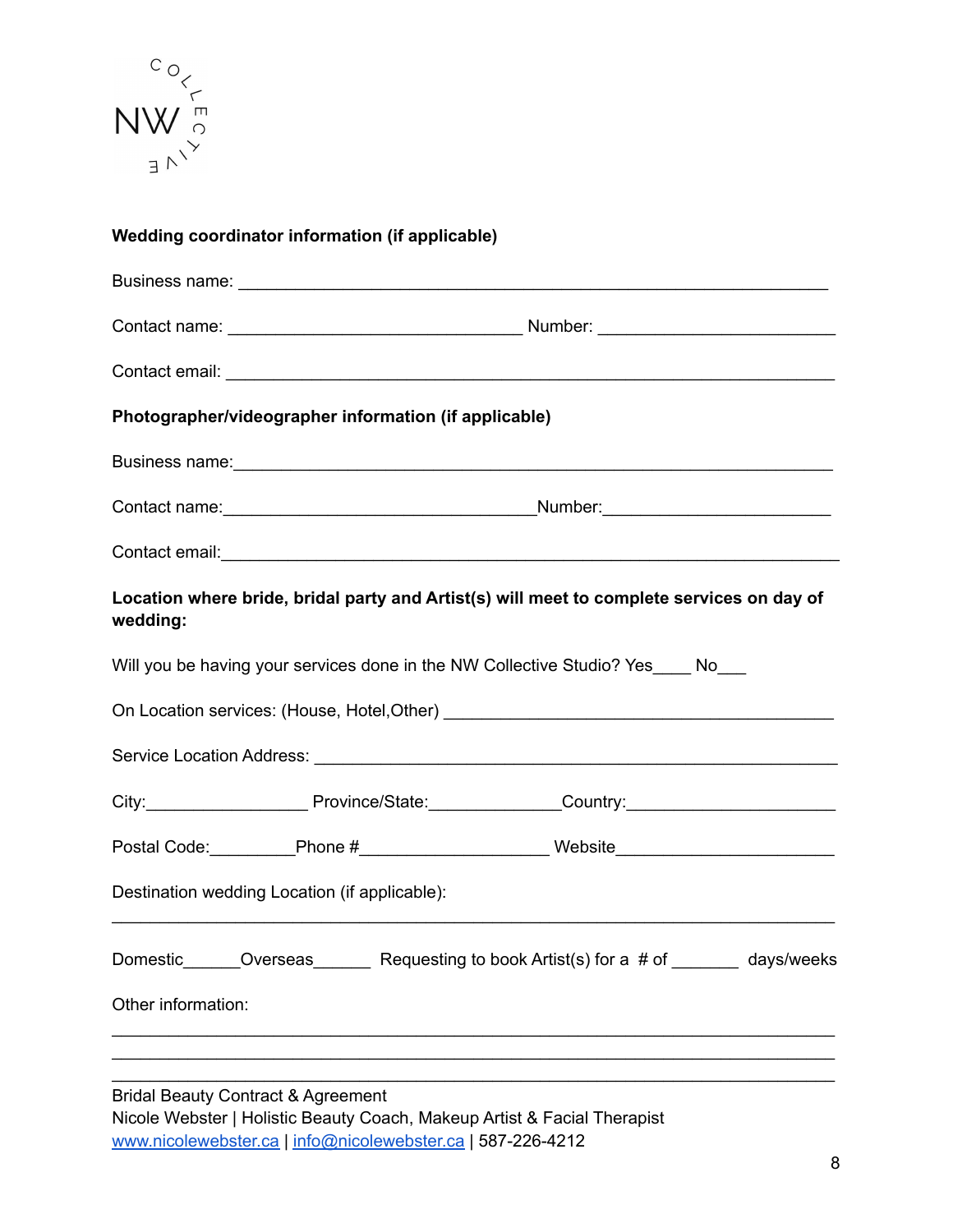

#### **Authorized Contact Person**

This person can make payments & changes to the contract on behalf of the bride.

Alternate/authorized name Alternate/authorized contact #\_\_\_\_\_\_\_\_\_\_\_\_\_\_\_\_\_\_\_\_\_\_\_\_\_\_\_\_\_\_\_\_\_\_\_\_\_\_\_\_\_\_\_\_\_\_\_\_\_\_\_\_ Alternate/authorized email Print name: \_\_\_\_\_\_\_\_\_\_\_\_\_\_\_\_\_\_\_\_\_\_\_\_\_\_\_\_\_ Signature\_\_\_\_\_\_\_\_\_\_\_\_\_\_\_\_\_\_\_\_\_\_\_\_\_\_\_\_\_ **Photo release agreement** I\_\_\_\_\_\_\_\_\_\_\_\_\_\_\_\_\_\_\_\_\_\_\_\_\_\_\_\_\_\_\_\_\_\_\_\_\_\_\_\_ give my consent to be photographed with the understanding that my picture and those of my bridal party could be used in the future for advertising, on a website and or in a portfolio for future clients to view. I understand my name will not be disclosed with the use of my photograph, should I request it be used. Signature of Bride Disclose your name? Yes No **Video release agreement** I\_\_\_\_\_\_\_\_\_\_\_\_\_\_\_\_\_\_\_\_\_\_\_\_\_\_\_\_\_\_\_\_\_\_\_\_\_\_\_\_ give my consent to be video taped with the understanding that my video footage and that of my bridal party may be used in the future for advertising on a website, behind the scenes footage and or in a portfolio for future clients to view. I understand my name will not be disclosed with the use of my video footage, should I request it be used. Signature of Bridal Signature of Brides **Executive Systems** and the set of  $\theta$ Disclose your name? Yes Mo